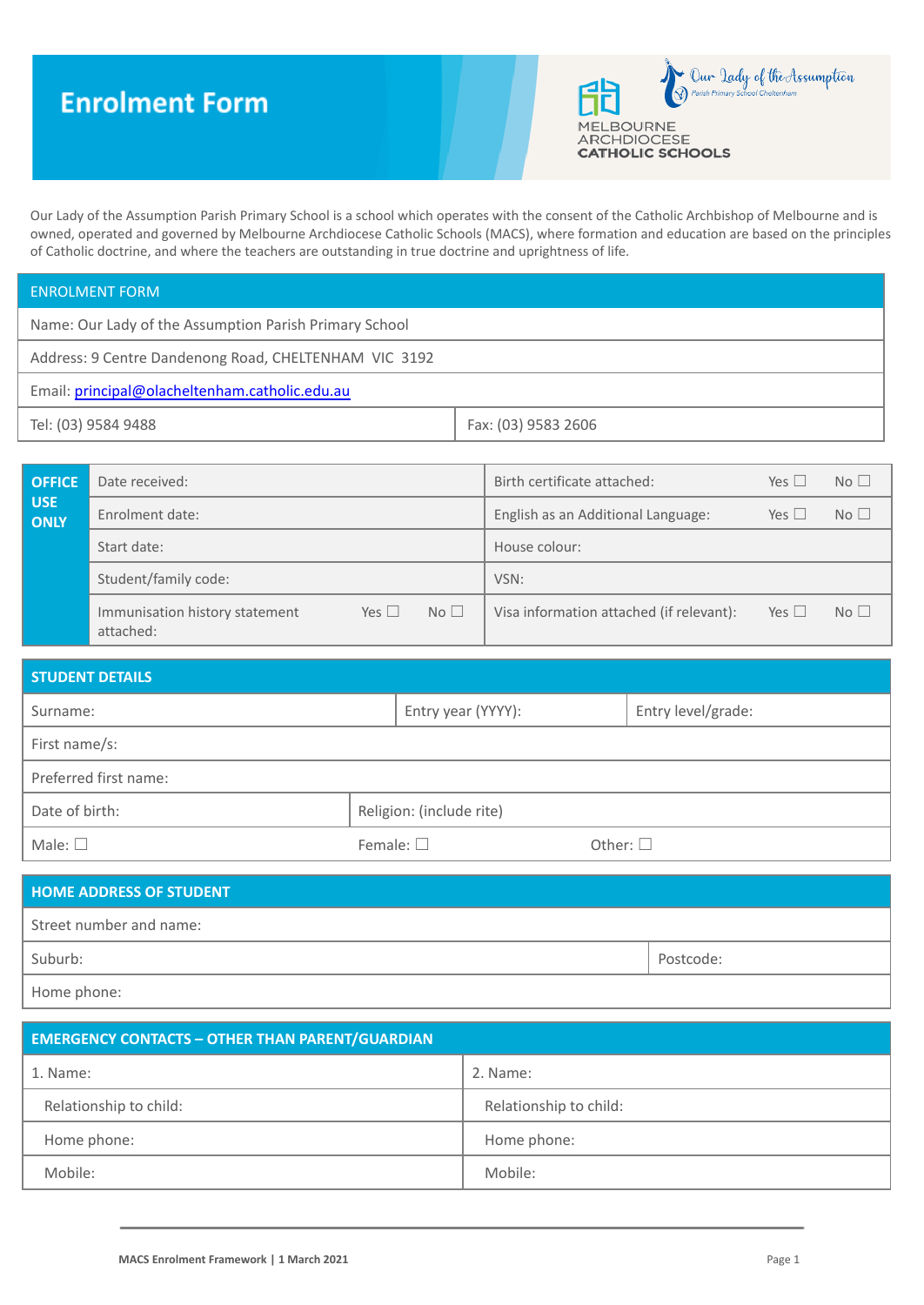| <b>SACRAMENTAL INFORMATION</b>                                                                                                                                                                                                                                                                |                                                                              |                           |         |  |                                |                     |  |
|-----------------------------------------------------------------------------------------------------------------------------------------------------------------------------------------------------------------------------------------------------------------------------------------------|------------------------------------------------------------------------------|---------------------------|---------|--|--------------------------------|---------------------|--|
| <b>Baptism</b>                                                                                                                                                                                                                                                                                | Date:                                                                        |                           | Parish: |  |                                |                     |  |
| Confirmation                                                                                                                                                                                                                                                                                  | Date:                                                                        |                           | Parish: |  |                                |                     |  |
| Reconciliation                                                                                                                                                                                                                                                                                | Date:                                                                        |                           | Parish: |  |                                |                     |  |
| Communion                                                                                                                                                                                                                                                                                     | Date:                                                                        |                           | Parish: |  |                                |                     |  |
| Current parish:                                                                                                                                                                                                                                                                               |                                                                              |                           |         |  |                                |                     |  |
| PREVIOUS SCHOOL/PRESCHOOL PERMISSION                                                                                                                                                                                                                                                          |                                                                              |                           |         |  |                                |                     |  |
| Name and address of previous school/preschool:                                                                                                                                                                                                                                                |                                                                              |                           |         |  |                                |                     |  |
| I/We give permission for the school to contact the previous<br>No <sub>1</sub><br>Yes $\square$<br>school or preschool and to gather relevant reports and<br>(If yes, please complete Form B Sample Consent<br>information to support educational planning:<br>for Transferring Information.) |                                                                              |                           |         |  |                                |                     |  |
| <b>NATIONALITY</b>                                                                                                                                                                                                                                                                            |                                                                              |                           |         |  |                                |                     |  |
| <b>Government Requirement</b>                                                                                                                                                                                                                                                                 |                                                                              | <b>Nationality:</b>       |         |  | <b>Ethnicity:</b>              |                     |  |
| In which country was the student born?                                                                                                                                                                                                                                                        |                                                                              | $\Box$ Australia          |         |  | $\Box$ Other – please specify: |                     |  |
| Is the student of Aboriginal or Torres Strait Islander origin?<br>(For persons of both Aboriginal and Torres Strait Islander origin, tick 'Yes' for both.)                                                                                                                                    |                                                                              |                           |         |  |                                |                     |  |
| No <sub>1</sub>                                                                                                                                                                                                                                                                               |                                                                              | Yes, Aboriginal $\square$ |         |  | Yes, Torres Strait Islander □  |                     |  |
| Does the student or their parent(s)/guardian(s) speak a language other than English at home? Note: Record all languages spoken.                                                                                                                                                               |                                                                              |                           |         |  |                                |                     |  |
|                                                                                                                                                                                                                                                                                               |                                                                              |                           | Student |  | Parent A/Guardian 1            | Parent B/Guardian 2 |  |
| English only<br><b>No</b>                                                                                                                                                                                                                                                                     |                                                                              |                           | $\Box$  |  | $\Box$                         | $\Box$              |  |
| <b>Yes</b>                                                                                                                                                                                                                                                                                    | Other - please specify all languages                                         |                           |         |  |                                |                     |  |
| IF NOT BORN IN AUSTRALIA, CITIZENSHIP STATUS*                                                                                                                                                                                                                                                 |                                                                              |                           |         |  |                                |                     |  |
| Please tick the relevant category below and record the visa subclass number as per government requirements:<br>(original documents to be sighted and copies to be retained by the school)                                                                                                     |                                                                              |                           |         |  |                                |                     |  |
| Australian citizen not born in Australia:                                                                                                                                                                                                                                                     |                                                                              |                           |         |  |                                |                     |  |
| $\Box$<br>Australian citizen (Australian passport or naturalisation certificate number/document for travel if country<br>of birth is not Australia)                                                                                                                                           |                                                                              |                           |         |  |                                |                     |  |
| Australian passport number:                                                                                                                                                                                                                                                                   |                                                                              |                           |         |  |                                |                     |  |
| Naturalisation certificate number:                                                                                                                                                                                                                                                            |                                                                              |                           |         |  |                                |                     |  |
| Visa subclass recorded on entry to Australia:                                                                                                                                                                                                                                                 |                                                                              |                           |         |  |                                |                     |  |
| Date of arrival in Australia:                                                                                                                                                                                                                                                                 |                                                                              |                           |         |  |                                |                     |  |
| Not currently an Australian citizen, please provide further details as appropriate below:                                                                                                                                                                                                     |                                                                              |                           |         |  |                                |                     |  |
| $\Box$                                                                                                                                                                                                                                                                                        | Permanent resident: (if ticked, record the visa subclass number)             |                           |         |  |                                |                     |  |
| ⊔                                                                                                                                                                                                                                                                                             | Temporary resident: (if ticked, record the visa subclass number)             |                           |         |  |                                |                     |  |
| $\Box$                                                                                                                                                                                                                                                                                        | Other/visitor/overseas student: (if ticked, record the visa subclass number) |                           |         |  |                                |                     |  |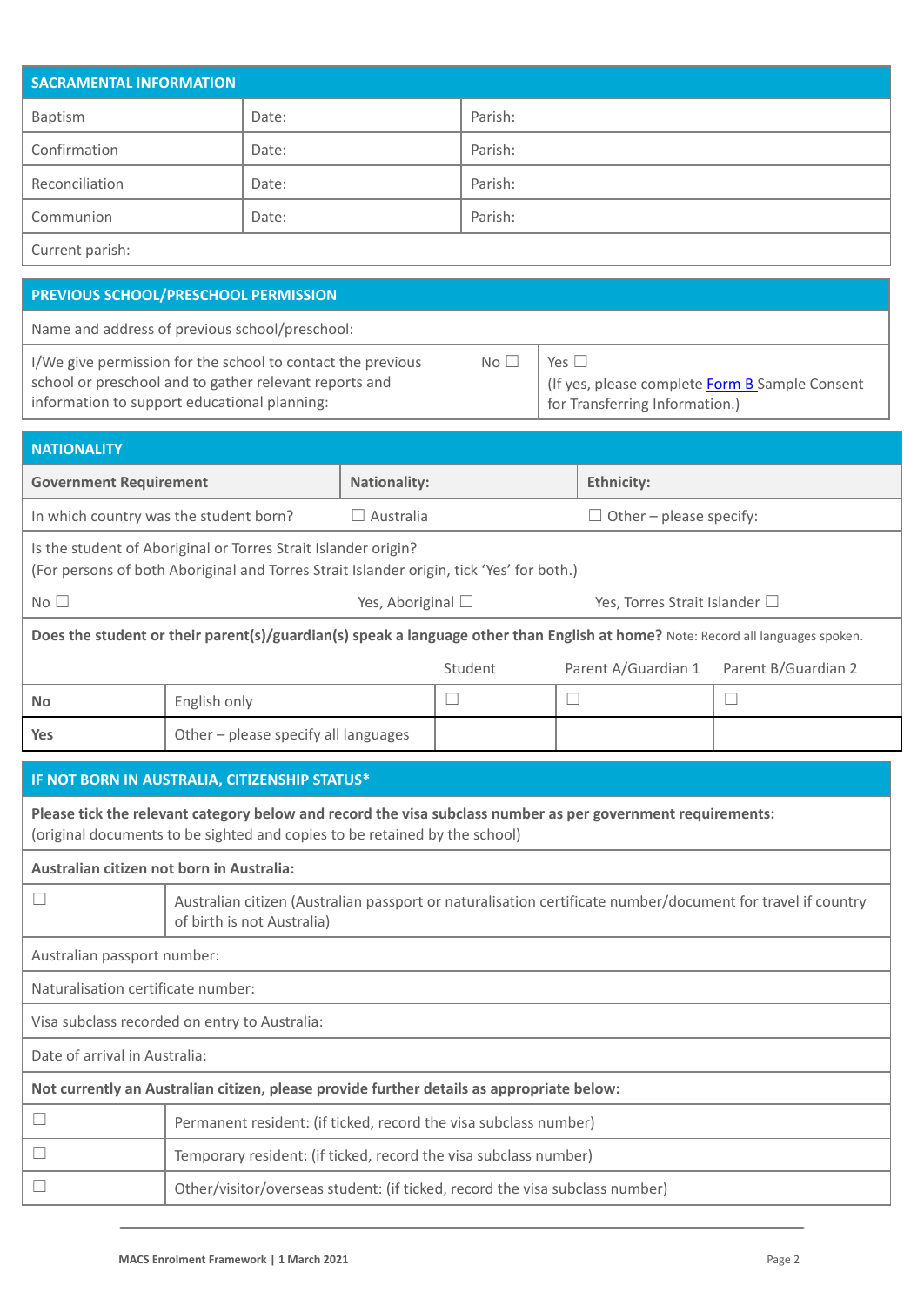**\* Please attach visa/ImmiCard/letter of notification and passport photo page.**

| <b>MEDICAL INFORMATION</b>                                                                                                                                                                                                                                                                                                                                                                                                                                           |                                        |                                 |                      |               |                 |                                                                                |
|----------------------------------------------------------------------------------------------------------------------------------------------------------------------------------------------------------------------------------------------------------------------------------------------------------------------------------------------------------------------------------------------------------------------------------------------------------------------|----------------------------------------|---------------------------------|----------------------|---------------|-----------------|--------------------------------------------------------------------------------|
| Doctor's name:                                                                                                                                                                                                                                                                                                                                                                                                                                                       |                                        |                                 |                      |               |                 |                                                                                |
| Street number and name:                                                                                                                                                                                                                                                                                                                                                                                                                                              |                                        |                                 |                      |               |                 |                                                                                |
| Suburb:                                                                                                                                                                                                                                                                                                                                                                                                                                                              |                                        |                                 | Postcode:            |               | Phone:          |                                                                                |
| Medicare number:                                                                                                                                                                                                                                                                                                                                                                                                                                                     |                                        |                                 | Ref number:          |               | Expiry:         |                                                                                |
| Private health insurance:                                                                                                                                                                                                                                                                                                                                                                                                                                            | Yes $\square$                          | No <sub>1</sub>                 | Fund:                |               | Number:         |                                                                                |
| Ambulance cover:                                                                                                                                                                                                                                                                                                                                                                                                                                                     | Yes $\square$                          | No <sub>1</sub>                 | Number:              |               |                 |                                                                                |
| Please specify any relevant medical conditions for the student, e.g. asthma, diabetes, anaphylaxis,<br>Medical condition:<br>and/or any medications prescribed for the student. A Medical Management Plan signed by a relevant<br>medical practitioner (doctor/nurse) will be required for each of the medical conditions listed.<br>Please list specific details for any known allergies that do not lead to anaphylaxis, e.g. hay fever, rye<br>grass, animal fur. |                                        |                                 |                      |               |                 |                                                                                |
| Has the student been diagnosed as being at risk of anaphylaxis?<br>No <sub>1</sub><br>Yes $\Box$                                                                                                                                                                                                                                                                                                                                                                     |                                        |                                 |                      |               |                 |                                                                                |
| If yes, does the student have an EpiPen or Anapen?                                                                                                                                                                                                                                                                                                                                                                                                                   |                                        |                                 |                      |               |                 | No <sub>1</sub><br>Yes $\Box$                                                  |
| IMMUNISATION (please attach an immunisation history statement for your child)                                                                                                                                                                                                                                                                                                                                                                                        |                                        |                                 |                      |               |                 |                                                                                |
| All vaccines are recorded on the Australian Immunisation Register<br>(AIR). You are required to obtain an immunisation history statement<br>for your child (visit myGov) and provide it to the school with this<br>enrolment form.                                                                                                                                                                                                                                   |                                        |                                 |                      | Yes $\square$ | No <sub>1</sub> | Immunisation history statement attached:<br>If no, please provide explanation: |
| If the student entered Australia on a humanitarian visa, did they<br>receive a refugee health check?                                                                                                                                                                                                                                                                                                                                                                 |                                        |                                 |                      | Yes $\square$ | No <sub>1</sub> |                                                                                |
| Please provide all required information to allow us to meet our duty of care obligations and facilitate the smooth transition of<br>your child into our school. It will assist the school to implement appropriate adjustments and strategies to meet the particular<br>needs of your child. If the information is not provided or is incomplete, incorrect or misleading, current or ongoing enrolment<br>may be reviewed.                                          |                                        |                                 |                      |               |                 |                                                                                |
| <b>ADDITIONAL NEEDS</b>                                                                                                                                                                                                                                                                                                                                                                                                                                              |                                        |                                 |                      |               |                 |                                                                                |
| Is your child eligible or currently receiving National Disability Insurance Scheme<br>(NDIS) support?                                                                                                                                                                                                                                                                                                                                                                |                                        |                                 |                      |               | Yes $\square$   | No <sub>1</sub>                                                                |
| Does your child present with:                                                                                                                                                                                                                                                                                                                                                                                                                                        |                                        |                                 |                      |               |                 |                                                                                |
| $\Box$<br>autism (ASD)                                                                                                                                                                                                                                                                                                                                                                                                                                               |                                        | $\Box$                          | behavioural concerns |               |                 | hearing impairment                                                             |
| $\Box$<br>delay                                                                                                                                                                                                                                                                                                                                                                                                                                                      | intellectual disability/ developmental | $\Box$                          | mental health issues |               | ш               | oral language/communication<br>difficulties                                    |
| ADD/ADHD                                                                                                                                                                                                                                                                                                                                                                                                                                                             |                                        | $\Box$<br>acquired brain injury |                      |               |                 | vision impairment                                                              |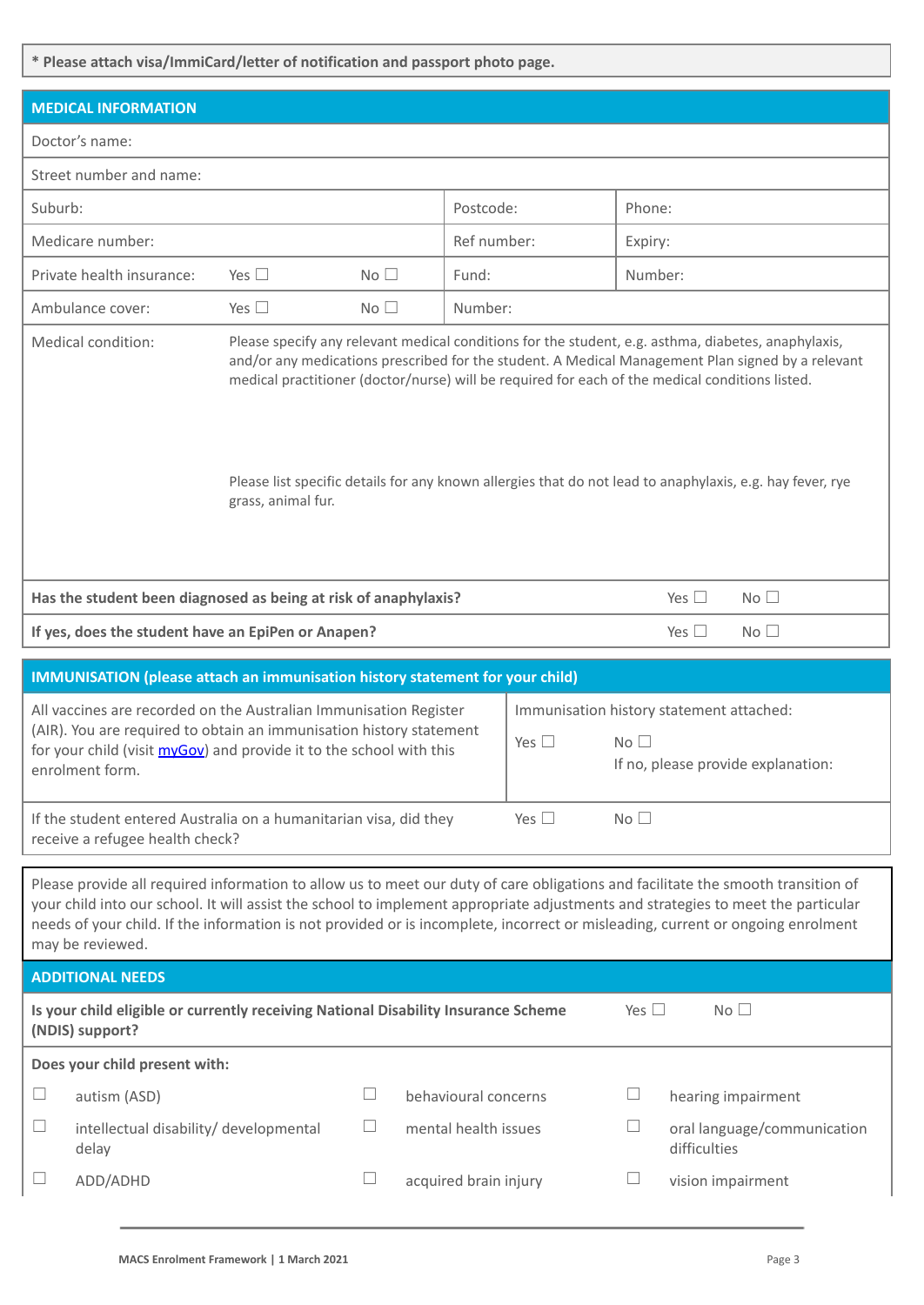|                          | giftedness                                                         |                             |                                                     |  | physical impairment    |       |             | other condition (please specify)  |
|--------------------------|--------------------------------------------------------------------|-----------------------------|-----------------------------------------------------|--|------------------------|-------|-------------|-----------------------------------|
|                          |                                                                    | Has your child ever seen a: |                                                     |  |                        |       |             |                                   |
| $\overline{\phantom{a}}$ | paediatrician                                                      |                             |                                                     |  | physiotherapist        |       | audiologist |                                   |
| $\Box$                   |                                                                    | psychologist/counsellor     |                                                     |  | occupational therapist |       |             | speech pathologist                |
|                          | psychiatrist                                                       |                             |                                                     |  | continence nurse       |       |             | other specialist (please specify) |
|                          |                                                                    |                             | Have you attached all relevant information/reports? |  |                        |       | Yes $\Box$  | No <sub>1</sub>                   |
|                          |                                                                    |                             |                                                     |  |                        |       |             |                                   |
|                          | <b>FAMILY DETAILS</b>                                              |                             |                                                     |  |                        |       |             |                                   |
|                          | Who will be responsible for payment of the school fees and levies? |                             |                                                     |  |                        |       |             |                                   |
| Surname                  |                                                                    | First name                  | % to be paid                                        |  | Address and email      | Phone |             | Relationship to student           |

|                                                      |  | (must equal 100%) |                 |             |  |
|------------------------------------------------------|--|-------------------|-----------------|-------------|--|
|                                                      |  |                   |                 |             |  |
|                                                      |  |                   |                 |             |  |
| <b>PARENT / GUARDIAN 1</b>                           |  |                   |                 |             |  |
| Surname:                                             |  |                   | Title:          | First name: |  |
| Address:                                             |  |                   |                 |             |  |
| Home phone:                                          |  |                   | Work phone:     | Mobile:     |  |
| SMS messaging: (for emergency and reminder purposes) |  | Yes $\square$     | No <sub>1</sub> |             |  |
| Email:                                               |  |                   |                 |             |  |
|                                                      |  |                   |                 |             |  |

| <b>Government Requirement</b>                                                                                                                                             | Occupation:                                 | What is the occupation group?<br>(select from list of Parent<br>Occupation Groups attached) |                       |  |  |
|---------------------------------------------------------------------------------------------------------------------------------------------------------------------------|---------------------------------------------|---------------------------------------------------------------------------------------------|-----------------------|--|--|
| Religion: (include rite)                                                                                                                                                  |                                             | Nationality:<br>Ethnicity if not born in Australia:                                         |                       |  |  |
| Country of birth:                                                                                                                                                         | Australia<br>$\Box$ Other (please specify): |                                                                                             |                       |  |  |
| What is the highest year of primary or secondary school Parent A/Guardian 1 has completed?<br>(Persons who have never attended secondary school, tick 'Year 9 or below'.) |                                             |                                                                                             |                       |  |  |
| Year 9 or below                                                                                                                                                           | Year 10 or equivalent                       | Year 11 or equivalent                                                                       | Year 12 or equivalent |  |  |
| What is the level of the highest qualification Parent A/Guardian 1 has completed?                                                                                         |                                             |                                                                                             |                       |  |  |

| No post-school qualification | Certificate I to IV (including trade<br>certificate) | Advanced diploma/diploma | Bachelor degree or above |
|------------------------------|------------------------------------------------------|--------------------------|--------------------------|
|                              |                                                      |                          |                          |

| <b>PARENT / GUARDIAN 2</b>                           |             |             |  |  |  |  |  |
|------------------------------------------------------|-------------|-------------|--|--|--|--|--|
| Surname:                                             | Title:      | First name: |  |  |  |  |  |
| Address:                                             |             |             |  |  |  |  |  |
| Home phone:                                          | Work phone: | Mobile:     |  |  |  |  |  |
| SMS messaging: (for emergency and reminder purposes) | Yes $\Box$  | No          |  |  |  |  |  |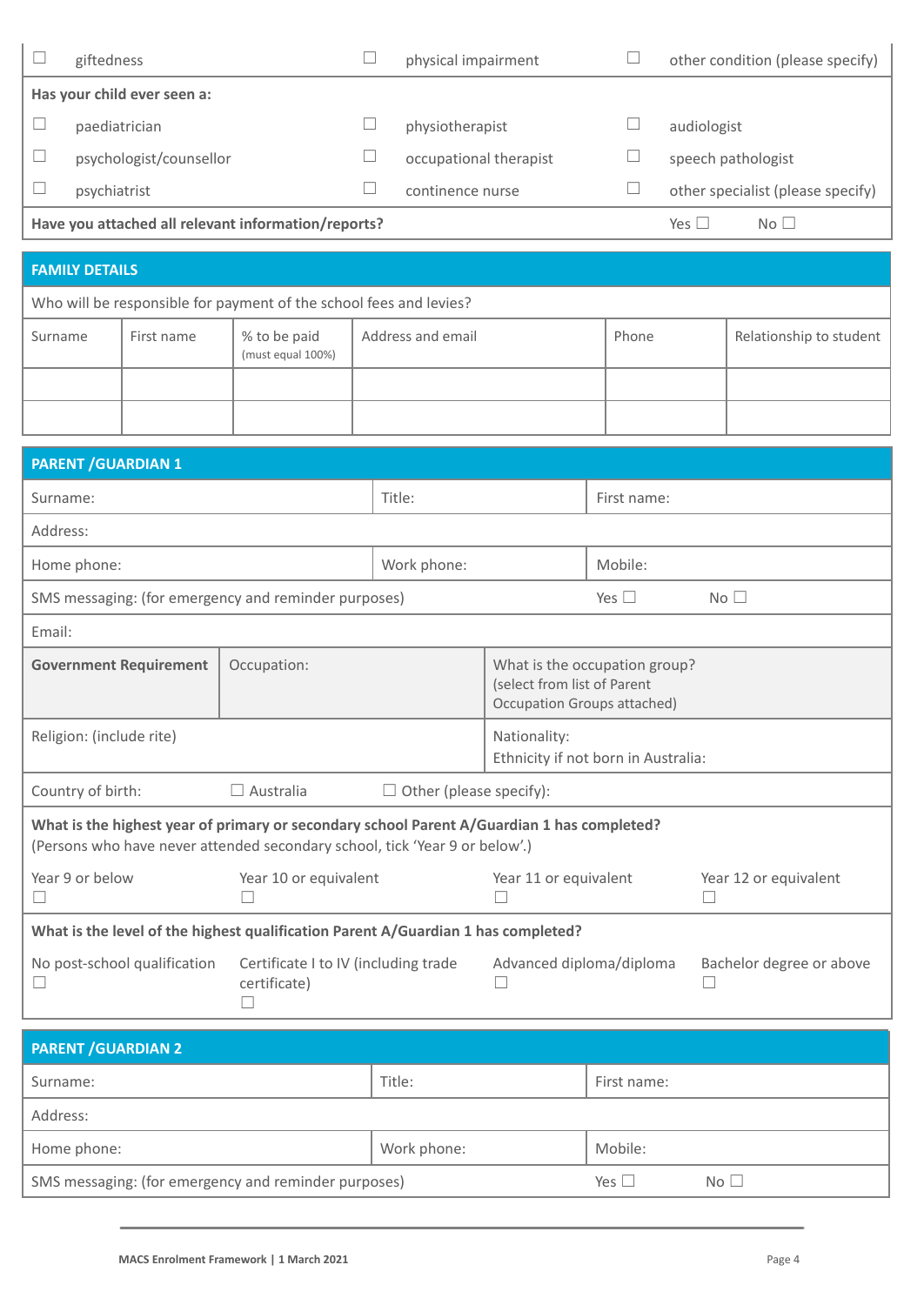| Email:                                                                                                                                                                    |                                                         |                                                     |                                                                                                |                          |
|---------------------------------------------------------------------------------------------------------------------------------------------------------------------------|---------------------------------------------------------|-----------------------------------------------------|------------------------------------------------------------------------------------------------|--------------------------|
| <b>Government Requirement</b>                                                                                                                                             | Occupation:                                             |                                                     | What is the occupation<br>group?<br>(select from list of Parent<br>Occupation Groups attached) |                          |
| Religion: (include rite)                                                                                                                                                  |                                                         | Nationality:<br>Ethnicity if not born in Australia: |                                                                                                |                          |
| Country of birth:<br>П                                                                                                                                                    | Australia                                               | Other (please specify):                             |                                                                                                |                          |
| What is the highest year of primary or secondary school Parent B/Guardian 2 has completed?<br>(Persons who have never attended secondary school, tick 'Year 9 or below'.) |                                                         |                                                     |                                                                                                |                          |
| Year 9 or below                                                                                                                                                           | Year 10 or equivalent                                   |                                                     | Year 11 or equivalent                                                                          | Year 12 or equivalent    |
| What is the level of the highest qualification Parent B/Guardian 2 has completed?                                                                                         |                                                         |                                                     |                                                                                                |                          |
| No post-school qualification<br>$\mathbf{I}$                                                                                                                              | Certificate I to IV<br>(including trade<br>certificate) |                                                     | Advanced<br>diploma/diploma                                                                    | Bachelor degree or above |

| SIBLINGS ATTENDING A SCHOOL/PRESCHOOL                                                                    |                  |            |               |
|----------------------------------------------------------------------------------------------------------|------------------|------------|---------------|
| List all children in your family attending school or preschool (oldest to youngest) – include applicant: |                  |            |               |
| Name                                                                                                     | School/preschool | Year/grade | Date of birth |
|                                                                                                          |                  |            |               |
|                                                                                                          |                  |            |               |
|                                                                                                          |                  |            |               |
|                                                                                                          |                  |            |               |

| <b>HOME CARE ARRANGEMENTS</b> |                                                                                                                          |  |
|-------------------------------|--------------------------------------------------------------------------------------------------------------------------|--|
| Living with immediate family  | Out-of-home care                                                                                                         |  |
| Carer/guardian                | Shared parenting,<br>e.g. one week with each parent:<br>Days with Parent A/Guardian 1:<br>Days with Parent B/Guardian 2: |  |
| Kinship care                  | Other (please specify)                                                                                                   |  |

| COURT ORDERS OR PARENTING ORDERS (if applicable)                                                                                                                     |                 |       |
|----------------------------------------------------------------------------------------------------------------------------------------------------------------------|-----------------|-------|
| Are there any current court orders or parenting orders relating to the student?                                                                                      | $Yes \mid \mid$ | $N_O$ |
| If yes, copies of these court orders/parenting orders (e.g. AVOs, Family Court/Federal Magistrates Court orders or other relevant<br>court orders) must be provided. |                 |       |
| Is there any other information you wish the school to be aware of?                                                                                                   |                 |       |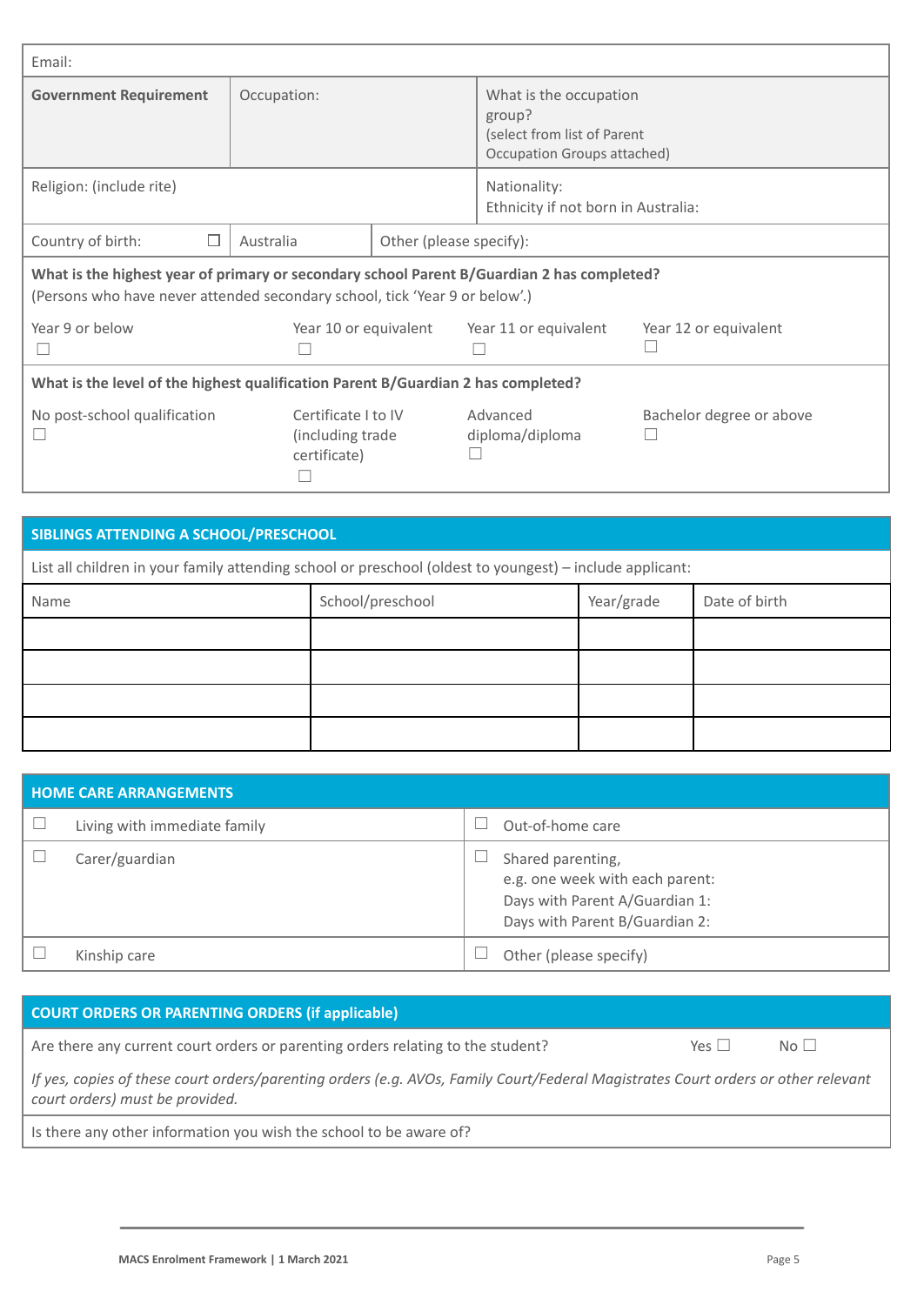**Please note that the completion, signing and lodgement of this enrolment form is a pre-requisite for consideration of the enrolment of your child at the School, however it does not guarantee enrolment. The enrolment is formalised after the Enrolment Agreement is signed, following an offer for enrolment being made by the School. Please refer to the Terms and Conditions of the Enrolment Agreement for further details and explanation of the terms and conditions that will apply to enrolment at the School, once offered and accepted.**

| <b>PARENT/CARER/GUARDIAN SIGNATURE:</b> | Date: |
|-----------------------------------------|-------|
| <b>PARENT/CARER/GUARDIAN SIGNATURE:</b> | Date: |

**Note:** The Victorian Government provides the following guidance regarding admission requirements:

*Consent*

The signature of:

- ●parent as defined in the *Family Law Act 1975*
- ●Note: In the absence of a current court order, each parent of a child who is not 18 has equal parental responsibility.
- ●both parents for parents who are separated, or a copy of the court order with any impact on the relationship between the family and the school
- ●an informal carer, with a statutory declaration. Carers:
	- may be a relative or other carer
	- $-$  have day-to-day care of the student with the student regularly living with them
	- may provide any other consent required e.g. excursions.

Notes for informal carer:

statutory declarations apply for 12 months

the wishes of a parent prevail in the event of a dispute between a parent legally responsible for a student and an informal carer.

*Disclaimer: Personal information will be held, used and disclosed in accordance with the school's Privacy Collection Notice and Privacy Policy enclosed with this Enrolment Pack and available on its website <https://www.olacheltenham.catholic.edu.au/>*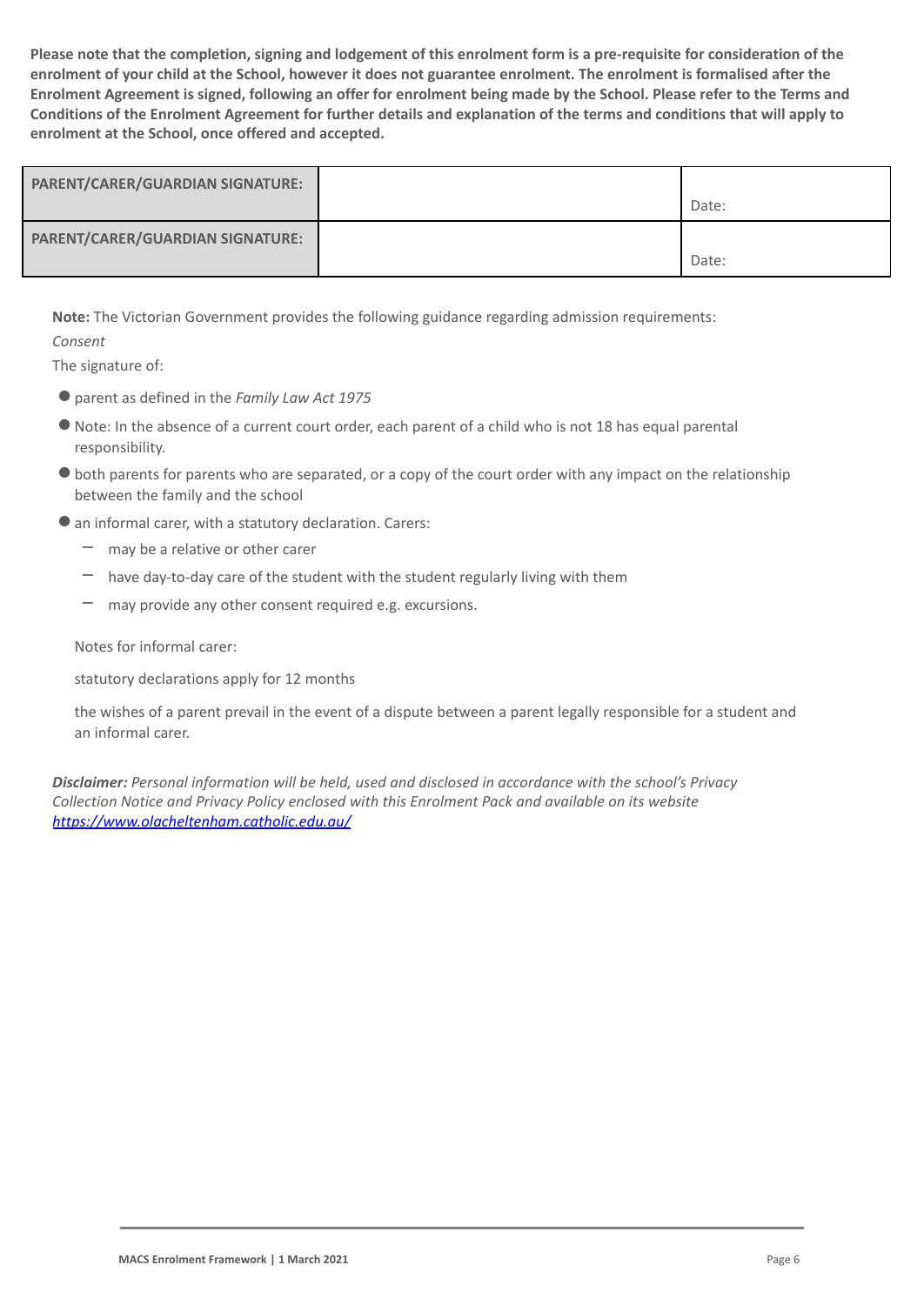# **School Family Occupation Index: Parent Occupation Groups**



Our Lady of the Assumption Parish Primary School is a school which operates with the consent of the Catholic Archbishop of Melbourne and is owned, operated and governed by Melbourne Archdiocese Catholic Schools Ltd (MACS), where formation and education are based on the principles of Catholic doctrine, and where the teachers are outstanding in true doctrine and uprightness of life.

**Please select the appropriate group from the following list.**

## **Group N: Unemployed for more than 12 months**

If you are not currently in paid work but **have had a job in the last 12 months**, or have retired in the last 12 months, please **use your last occupation** to select from the list. If you have not been in paid work for the last 12 months, enter '**N**' into the 'occupation code' field on the enrolment form.

## **Occupation Group A: Senior Management in Large Business Organisations, Government Administration and Defence and Qualified Professionals**

#### **Senior management in large business organisations**

- ☐ **Senior Executive/Manager/Department Head** in industry, commerce, media or other large organisations
- ☐ **Business** (e.g. chief executive, managing director, company secretary, finance director, chief accountant, personnel/industrial relations manager, research and development manager)
- ☐ **Media** (e.g. newspaper editor, film/television/radio/stage producer/director/manager)

#### **Government administration**

- ☐ **Public service manager** (Section head or above) (e.g. regional director, hospital/health services/nurse administrator, school principal, faculty head/dean, library/museum/gallery director, research/facility manager, police/fire services administrator)
- ☐ **Defence Forces commissioned officer**

Qualified professionals – generally have a degree or higher qualifications and experience in applying this knowledge to: design, develop or operate complex systems, identify, treat and advise on problems, teach others

- ☐ **Health** (e.g. GP or specialist, registered nurse, dentist, pharmacist, optometrist, physiotherapist, chiropractor, veterinarian, psychologist, therapy professional, radiographer, podiatrist, dietician)
- ☐ **Education** (e.g. school teacher, university lecturer, VET/special education/ESL/private teacher, education officer)
- ☐ **Law** (e.g. judge, magistrate, barrister, coroner, solicitor, lawyer)
- ☐ **Social Welfare** (e.g. social/welfare/community worker, counsellor, minister of religion, economist, urban/regional planner, sociologist, librarian, records manager, archivist, interpreter/translator)
- ☐ **Engineering** (e.g. architect, surveyor, chemical/civil/electrical/mechanical/mining/other engineer)
- ☐ **Science** (e.g. scientist, geologist, meteorologist, metallurgist)
- ☐ **Computing** (e.g. IT services manager, computer systems designer/administrator, software engineer, systems/applications programmer)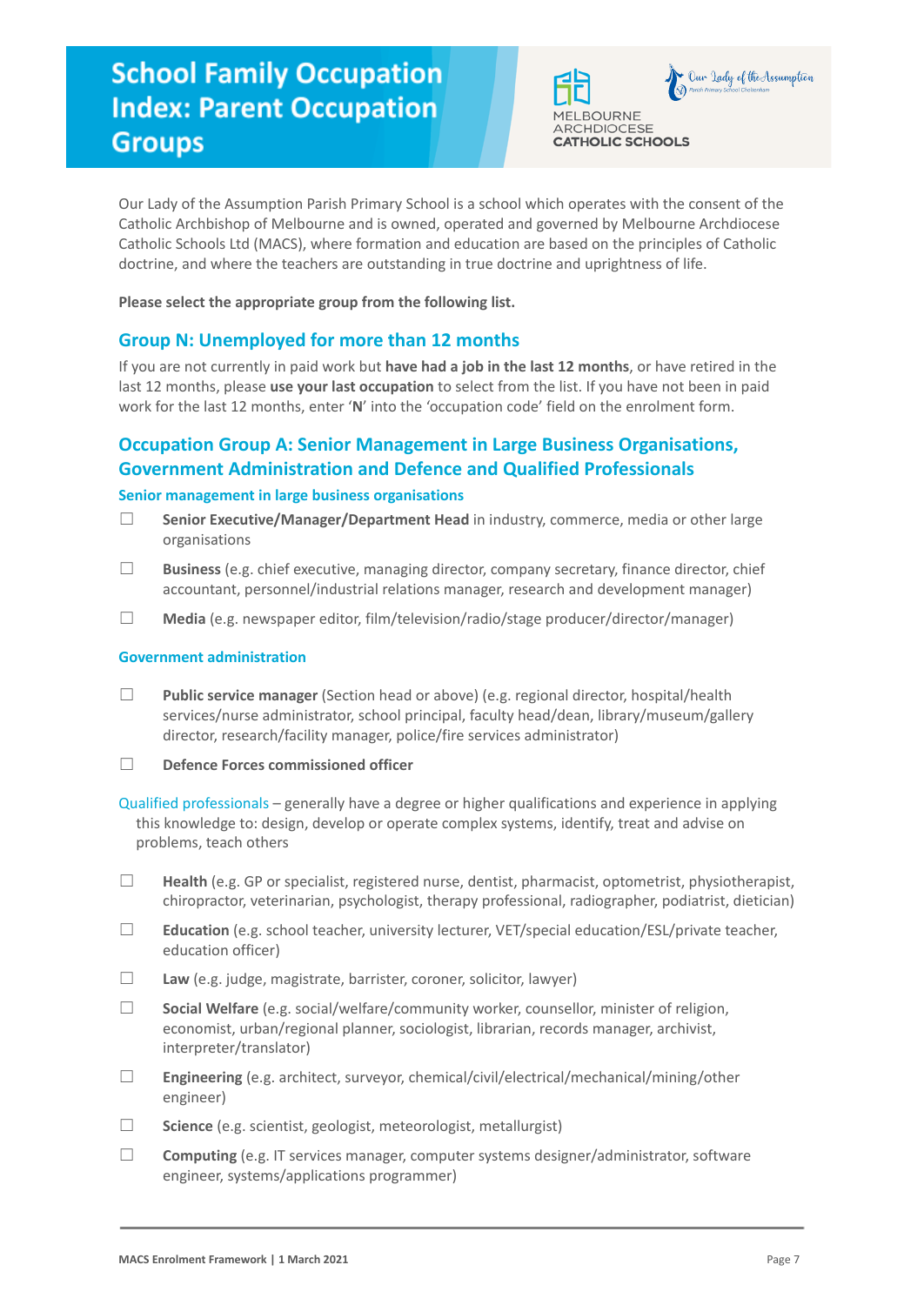- ☐ **Business** (e.g. management consultant, business analyst, accountant, auditor, policy analyst, actuary, valuer)
- ☐ **Air/sea transport** (e.g. aircraft pilot, flight officer, flying instructor, air traffic controller, ship's captain/officer/pilot)

## **Occupation Group B: Other Business Owners/Managers, Arts/Media/ Sportspersons and Associate Professionals**

#### **Business owner/manager**

- ☐ **Farm/business owner/manager** (e.g. crop and/or livestock farmer/farm manager, stock and station agent, building/construction, manufacturing, mining, wholesale, import/export, transport business manager, real estate business)
- ☐ **Specialist manager** (e.g. works manager, engineering manager, sales/marketing manager, purchasing manager, supply/shipping manager, customer service manager, property manager, personnel, industrial relations)
- ☐ **Financial services manager** (e.g. bank branch manager, finance/investment/insurance broker, credit/loans officer)
- ☐ **Retail sales/services manager** (e.g. shop, post office, restaurant, real estate agency, travel agency, betting agency, petrol station, hotel/motel/caravan park, sports centre, theatre/cinema, gallery, car rental, car fleet, railway station)

#### **Arts/media/sportspersons**

- ☐ **Artist/writer** (e.g. editor, journalist, author, media presenter, photographer, designer, illustrator, musician, actor, dancer, painter, potter, sculptor)
- ☐ **Sports** (e.g. sportsman/woman, coach, trainer, sports official)

**Associate professionals –** generally have diploma/technical qualifications and provide support to managers and professionals

- ☐ **Medical, science, building, engineering, computer** technician/associate professional
- ☐ **Health/social welfare** (e.g. enrolled nurse, community health worker, paramedic/ambulance officer, massage therapist, welfare/parole officer, youth worker, dental hygienist/technician)
- ☐ **Law** (e.g. police officer, government inspector, examiner or assessor, occupational/ environmental health officer, security advisor, private investigator, law clerk, court officer, bailiff)
- ☐ **Business/administration** (e.g. Recruitment/employment/industrial relations/training officer, marketing/advertising specialist, market research analyst, technical sales representative, retail buyer, office/business manager, project manager/administrator, other managing supervisors)
- ☐ **Defence Forces** (e.g. senior non-commissioned officer)
- ☐ **Other** (e.g. library technician, museum/gallery technician, research assistant, proof reader)

## **Occupation Group C: Tradesmen/Women, Clerks and Skilled Office, Sales and Service Staff**

**Tradesmen/women** – generally have completed a four-year trade certificate, usually by apprenticeship. All tradesmen/women are included in this group.

☐ **Trades** (e.g. electrician, plumber, welder, cabinet maker, carpenter, joiner, plasterer, tiler, stonemason, painter decorator, butcher, pastry cook, panel beater, fitter, toolmaker, aircraft engineer)

#### **Clerks, skilled office, sales and service staff**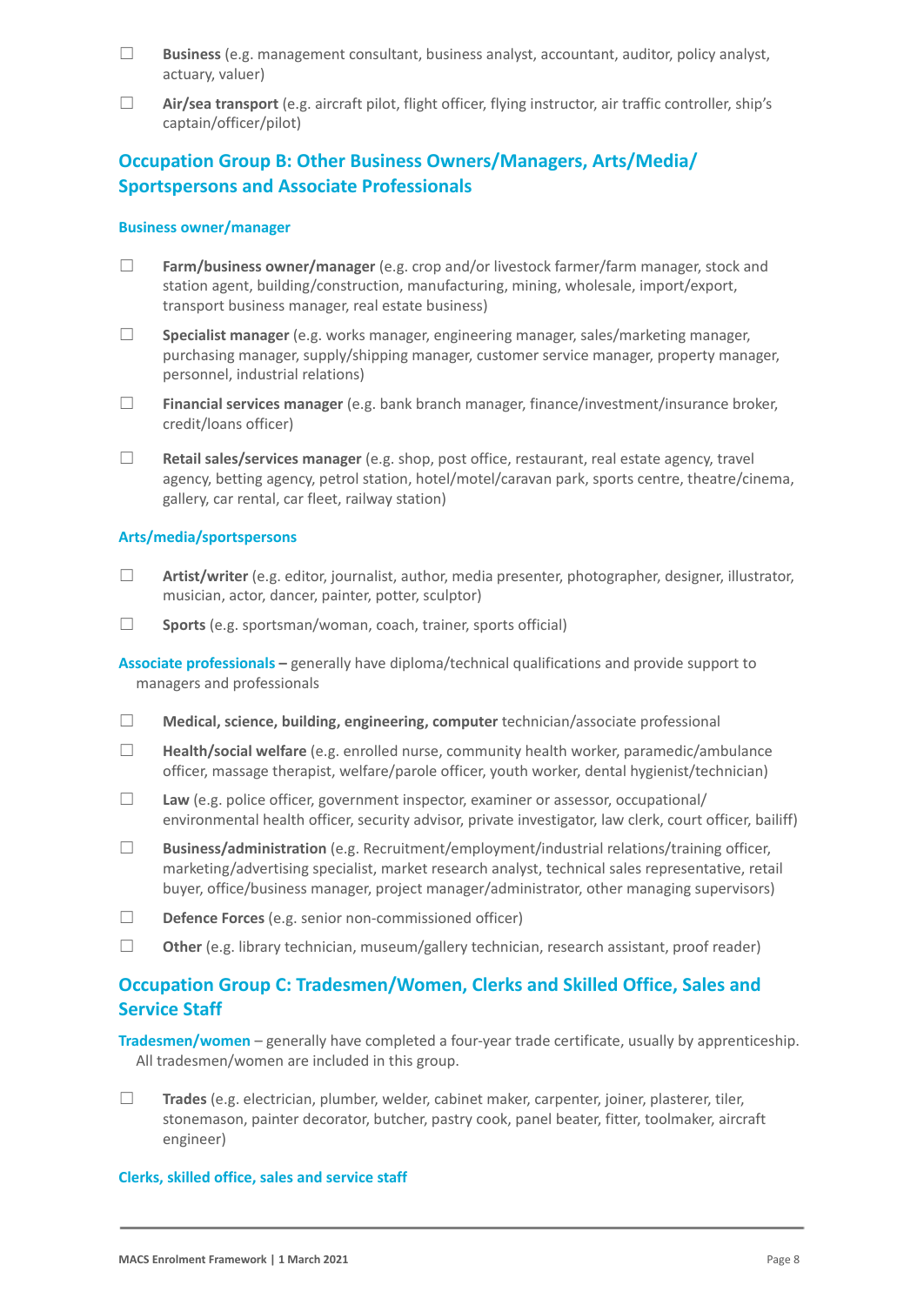- ☐ **Clerk** (e.g. bookkeeper, bank clerk, PO clerk, statistical/actuarial clerk, accounts/claims/audit/ payroll clerk, personnel records clerk, registry/filing clerk, betting clerk, production recording clerk, stores/inventory clerk, purchasing/order clerk, freight/transport/shipping clerk/ despatcher, bond clerk, customs agent/clerk, customer inquiry/complaints/service clerk, hospital admissions clerk)
- ☐ **Office** (e.g. secretary, personal assistant, desktop publishing operator, switchboard operator)
- ☐ **Sales** (e.g. company sales representative (goods and services), auctioneer, insurance agent/assessor/loss adjuster, market researcher)
- ☐ **Carer** (e.g. aged/disabled/refuge care worker, child care assistant, nanny)
- ☐ **Service** (e.g. meter reader, parking inspector, postal delivery worker, travel agent, tour guide, flight attendant, fitness instructor, casino dealer/gaming table supervisor)

## **Occupation Group D: Machine Operators, Hospitality Staff, Office Assistants, Labourers and Related Workers**

#### **Drivers, mobile plant, production/processing machinery and other machinery operators**

- ☐ **Driver or mobile plant operator** (e.g. car, taxi, truck, bus, tram or train driver, courier/ deliverer, forklift driver, street sweeper driver, garbage collector, bulldozer/loader/grader/ excavator operator, farm/horticulture/forestry machinery operator)
- ☐ **Production/processing machine operator** (e.g. engineering, chemical, petroleum, gas, water, sewerage, cement, plastics, rubber, textile, footwear, wood/paper, glass, clay, stone, concrete, production/processing machine operator)
- ☐ **Machinery operator** (e.g. photographic developer/printer, industrial spray painter, boiler/air-conditioning/refrigeration plant, railway signals/points, crane/hoist/lift, bulk materials handling machinery)

#### **Hospitality, office staff**

- ☐ **Sales staff** (e.g. sales assistant, motor vehicle/caravan/parts salesperson, checkout operator, cashier, bus/train conductor, ticket seller, service station attendant, car rental desk staff, street vendor, telemarketer, sales demonstrator, shelf stacker)
- ☐ **Office staff** (e.g. typist, word processing/data entry/business machine operator, receptionist)
- ☐ **Hospitality staff** (e.g. hotel service supervisor, receptionist, waiter, bar attendant, kitchenhand, fast food cook, usher, porter, housekeeper)
- ☐ **Assistant/aide** (e.g. trades' assistant, school/teacher's aide, dental assistant, veterinary nurse, nursing assistant, museum/gallery attendant, home helper, salon assistant, animal attendant)

#### **Labourers and related workers**

- □ **Defence Forces** (other ranks (below senior NCO) without trade qualification not included above)
- ☐ **Agriculture, horticulture, forestry, fishing, mining worker** (e.g. farm overseer, shearer, wool/ hide classer, farm hand, horse trainer, nurseryman, greenkeeper, gardener, tree surgeon, forestry/logging worker, miner, seafarer/fishing hand)
- ☐ **Other worker** (e.g. labourer, factory hand, storeman, guard, cleaner, caretaker, laundry worker, trolley collector, car park attendant, crossing supervisor)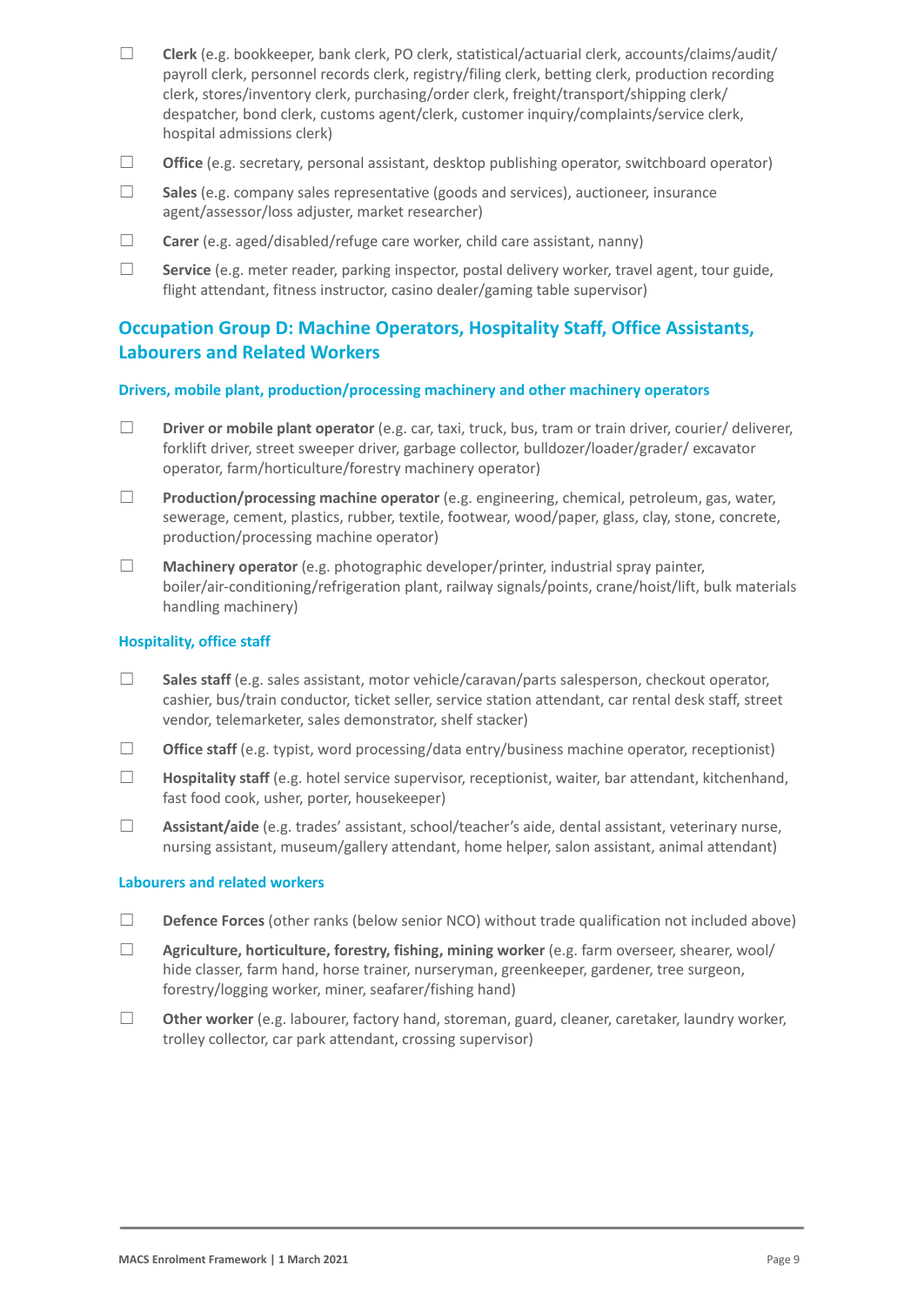

# **FORM B – Consent to Transfer Information**

| <b>First</b> |        | <b>DO</b> |  |
|--------------|--------|-----------|--|
| Name         | -<br>∼ | D         |  |

**STUDENT DETAILS:**

## **PRE-SCHOOL/SCHOOL TRANSFER DETAILS:**

| <b>Current Pre-School</b> |            |                    |  |
|---------------------------|------------|--------------------|--|
| <b>Pre School</b>         |            | <b>Addres</b><br>s |  |
| <b>Current School</b>     |            |                    |  |
| E<br>No.                  | Scho<br>ol | Suburb             |  |

The teacher/principal has discussed with me/us how and why certain information about my child is provided to the new school. I understand that in addition to formal reports etc. details regarding the educational program will be supplied.

I/We provide informed and express consent for all relevant health and/or educational information held by current Pre-School/school listed above, detailed below, to be provided to Our Lady of the Assumption Parish Primary School. I understand that this information will be collected and used by Our Lady of the Assumption Parish Primary School to inform health and safety management strategies and educational programming for my child.

### **TYPE OF INFORMATION:**

**(e.g. personalised learning plans/student program, medical reports, specialist notes, information regarding adjustments, medical management plans, attendant care plans, behaviour support plans, safety plans)**

| <b>Date</b> | Author (e.g.<br>psychologist's, medical<br>practitioner's name) | Title (e.g. speech pathologist,<br>psychologist, paediatrician) | Description (e.g. cognitive<br>assessment, language assessment) |
|-------------|-----------------------------------------------------------------|-----------------------------------------------------------------|-----------------------------------------------------------------|
|             |                                                                 |                                                                 |                                                                 |
|             |                                                                 |                                                                 |                                                                 |
|             |                                                                 |                                                                 |                                                                 |
|             |                                                                 |                                                                 |                                                                 |
|             |                                                                 |                                                                 |                                                                 |
|             |                                                                 |                                                                 |                                                                 |
|             |                                                                 |                                                                 |                                                                 |